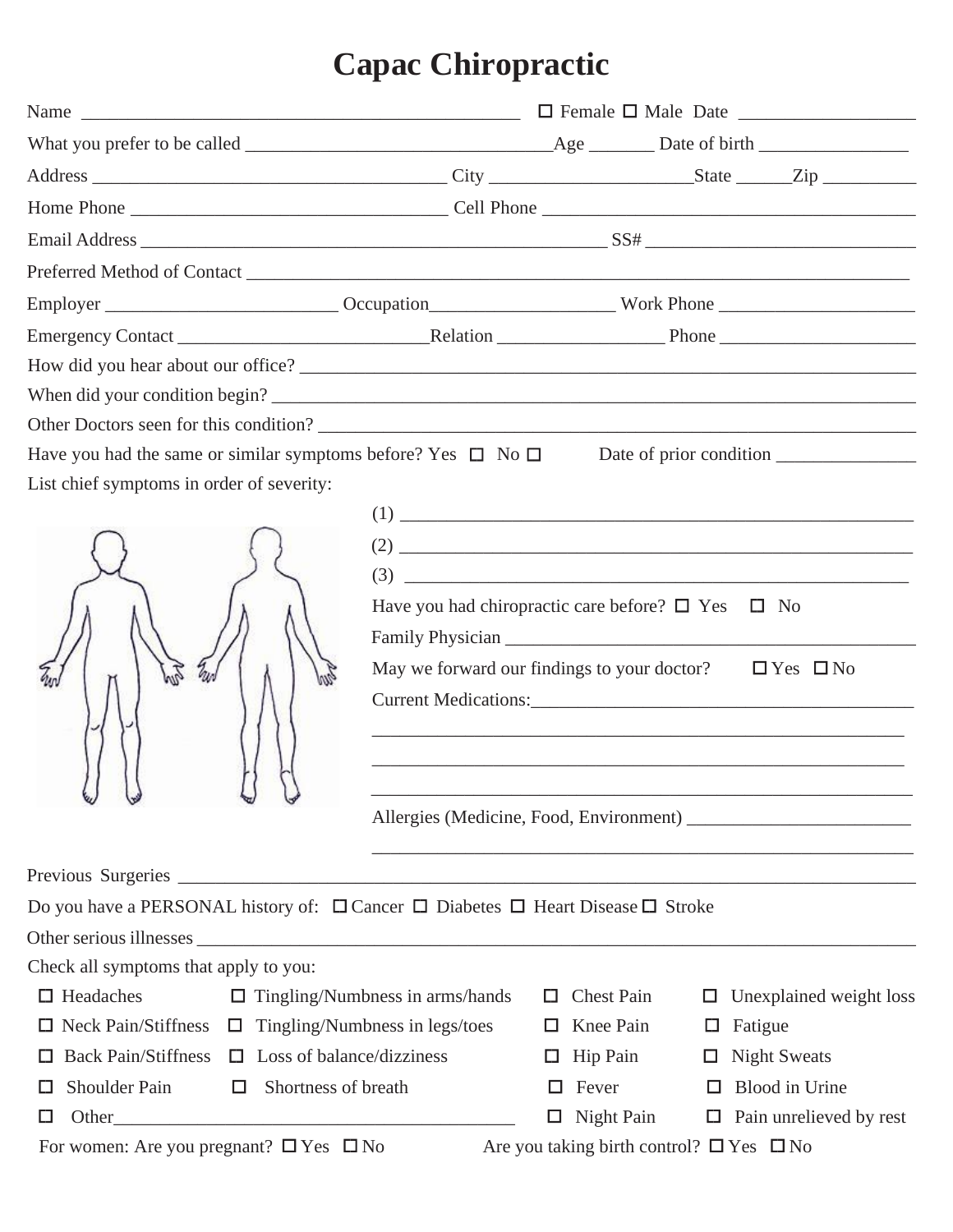#### **Health Insurance**

| Policyholder Name                                                           |  |                                                                                                                                                                                                                                                                                                                                                                                                                    |            |                 |
|-----------------------------------------------------------------------------|--|--------------------------------------------------------------------------------------------------------------------------------------------------------------------------------------------------------------------------------------------------------------------------------------------------------------------------------------------------------------------------------------------------------------------|------------|-----------------|
| <b>Workers Compensation</b>                                                 |  |                                                                                                                                                                                                                                                                                                                                                                                                                    |            |                 |
| Is your condition due to an Employment Related Injury? Yes $\Box$ No $\Box$ |  | Have you reported it?                                                                                                                                                                                                                                                                                                                                                                                              | $Yes \Box$ | No <sub>l</sub> |
|                                                                             |  |                                                                                                                                                                                                                                                                                                                                                                                                                    |            |                 |
| Supervisor                                                                  |  | Supervisor # $\frac{1}{\sqrt{1-\frac{1}{2}}}\frac{1}{\sqrt{1-\frac{1}{2}}}\frac{1}{\sqrt{1-\frac{1}{2}}}\frac{1}{\sqrt{1-\frac{1}{2}}}\frac{1}{\sqrt{1-\frac{1}{2}}}\frac{1}{\sqrt{1-\frac{1}{2}}}\frac{1}{\sqrt{1-\frac{1}{2}}}\frac{1}{\sqrt{1-\frac{1}{2}}}\frac{1}{\sqrt{1-\frac{1}{2}}}\frac{1}{\sqrt{1-\frac{1}{2}}}\frac{1}{\sqrt{1-\frac{1}{2}}}\frac{1}{\sqrt{1-\frac{1}{2}}}\frac{1}{\sqrt{1-\frac{1}{2$ |            |                 |
| <b>Auto Accident</b>                                                        |  |                                                                                                                                                                                                                                                                                                                                                                                                                    |            |                 |
| Is your condition due to Automobile Accident? Yes $\Box$ No $\Box$          |  |                                                                                                                                                                                                                                                                                                                                                                                                                    |            |                 |
| Auto Accident Insurance Name                                                |  | $Claim # _______$                                                                                                                                                                                                                                                                                                                                                                                                  |            |                 |
| Adjuster Name                                                               |  |                                                                                                                                                                                                                                                                                                                                                                                                                    |            |                 |
| Attorney Name                                                               |  |                                                                                                                                                                                                                                                                                                                                                                                                                    |            |                 |

#### **INSURANCE INFORMATION, CONSENT OF PROFESSIONAL SERVICES AND RELEASE OF INFORMATION**

I understand and agree that health and accident insurance policies are an arrangement between an insurance carrier and myself. Furthermore I understand that this office will prepare any necessary reports and forms to assist me in making collection from the insurance company and that any amount authorized to be paid directly to this office will be credited to my account on receipt. However, I clearly understand and agree that all services rendered to me are charged directly to me and that I am personally responsible for payment. I also understand if I suspend or terminate my care and treatment, any fees for professional services rendered to me will be immediately due and payable.

I hereby authorize Dr. Todd Grubb and his affiliated providers to administer treatment, physical examination, X-ray studies, laboratory procedures, chiropractic care, physical therapy, or any clinic services that they deem necessary in my case; I do hereby give my consent for the performance of conservative non-surgical treatment, including, but not limited to manipulation, physical therapy modalities, soft tissue massage and therapeutic exercises. I am aware there are possible risks and complications associated with these procedures, ranging from soreness to stroke. I understand there is no certainty that I will achieve benefits and acknowledge that no guarantee has been made regarding the outcome of these procedures. I am aware there are alternatives to these procedures, including medication and/or surgery. I further authorize them to disclose all or any part of my (patient's) record to any person or corporation which is or may be liable under a contract to the clinic or to the patient or a family member or employer of the patient for all or part of the clinic's charge, including, and not limited to hospital or medical services companies, insurance companies, workers compensation carriers, welfare funds, or the patient's employer.

I understand that if an insurance company initially pays for my treatment and later requests reimbursement from Dr. Grubb, for any reason, I will be responsible for payment of my entire outstanding balance.

We invite you to discuss any questions you might have with us. The best health services are based on a friendly mutually understood relationship.

Patient's or Guardian's Signature \_\_\_\_\_\_\_\_\_\_\_\_\_\_\_\_\_\_\_\_\_\_\_\_\_\_\_\_\_\_\_\_\_\_\_\_\_\_\_\_\_Date \_\_\_\_\_\_\_\_\_\_\_\_\_\_\_\_\_\_\_\_\_\_

### **CONSENT TO TREAT A MINOR**

I (we) being the parent, guardian or custodian of the minor being \_\_\_\_\_\_\_\_\_\_\_\_\_\_\_\_\_\_\_\_\_, age \_\_\_\_\_, do hereby authorize, request & direct Premier Rehab, Ltd., it's doctors and staff to perform examinations, diagnostic x-rays, laboratory tests, and any treatment that in their judgment, is deemed advisable or required.

It is the understanding of the undersigned that the physicians and their staff will have full authority from me as legal parent/guardian to continue with examinations, diagnostic tests, and treatments as will be needed while said minor shown above is under care in this office until legal age is attained.

As legal parent/guardian, I realize full responsibility for all charges and payments due.

Parent/Guardian or Custodian Signature \_\_\_\_\_\_\_\_\_\_\_\_\_\_\_\_\_\_\_\_\_\_\_\_\_\_\_\_\_\_\_\_\_\_\_ Date Signed \_\_\_\_\_\_\_\_\_\_\_\_\_\_\_\_ Witness \_\_\_\_\_\_\_\_\_\_\_\_\_\_\_\_\_\_\_\_\_\_\_\_\_\_\_\_\_\_\_\_\_\_\_\_\_\_\_\_\_\_\_\_\_\_\_\_\_\_\_\_\_\_\_\_\_\_\_\_\_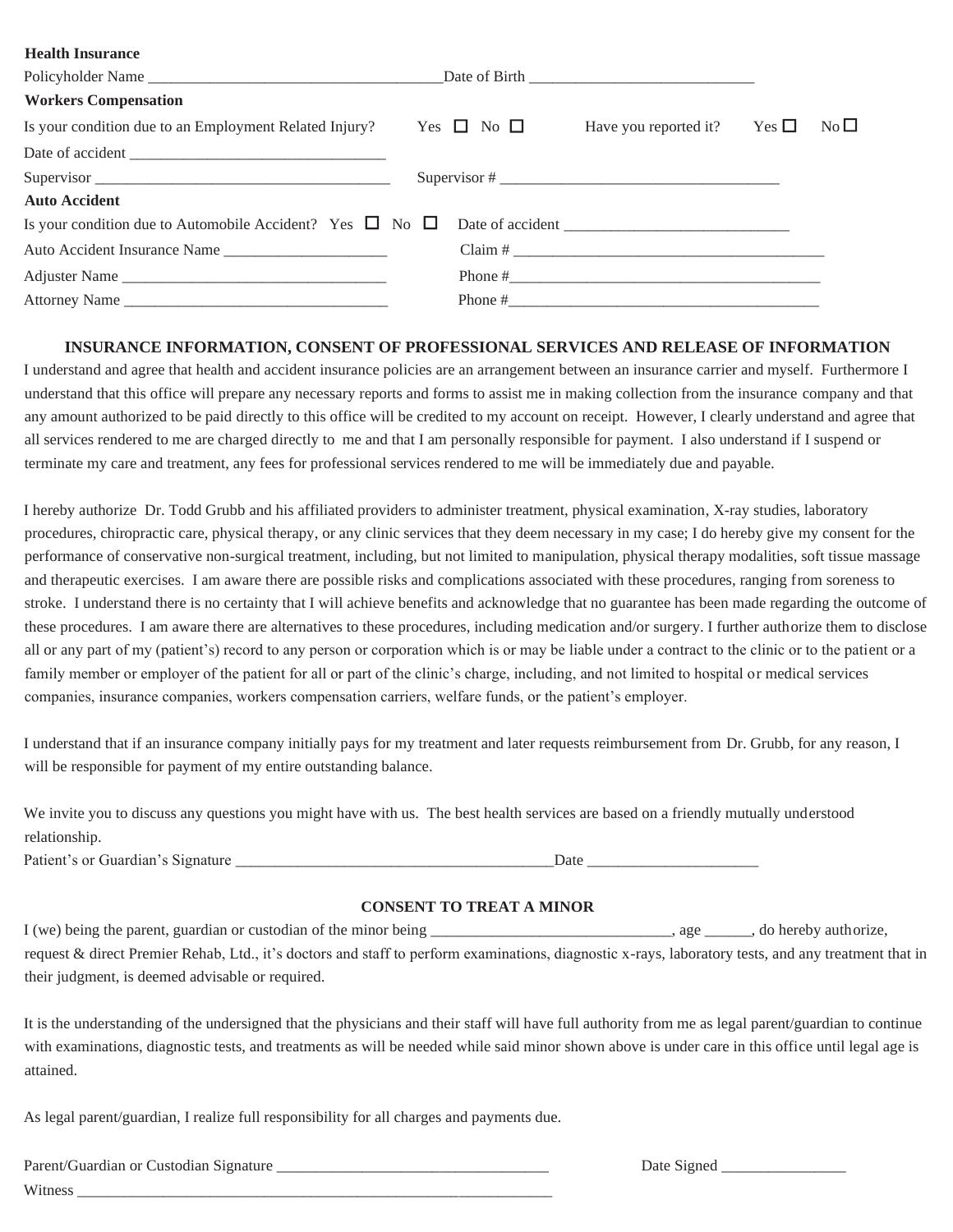## Capac Chiropractic Financial Policy

 $\frac{1}{2}$  and  $\frac{1}{2}$  and  $\frac{1}{2}$ 

 $\overline{\phantom{a}}$   $\overline{\phantom{a}}$   $\overline{\phantom{a}}$   $\overline{\phantom{a}}$   $\overline{\phantom{a}}$   $\overline{\phantom{a}}$   $\overline{\phantom{a}}$   $\overline{\phantom{a}}$   $\overline{\phantom{a}}$   $\overline{\phantom{a}}$   $\overline{\phantom{a}}$   $\overline{\phantom{a}}$   $\overline{\phantom{a}}$   $\overline{\phantom{a}}$   $\overline{\phantom{a}}$   $\overline{\phantom{a}}$   $\overline{\phantom{a}}$   $\overline{\phantom{a}}$   $\overline{\$ 

 $\frac{1}{\sqrt{2}}$ 

 $\overline{\phantom{a}}$  ,  $\overline{\phantom{a}}$  ,  $\overline{\phantom{a}}$  ,  $\overline{\phantom{a}}$  ,  $\overline{\phantom{a}}$  ,  $\overline{\phantom{a}}$  ,  $\overline{\phantom{a}}$  ,  $\overline{\phantom{a}}$  ,  $\overline{\phantom{a}}$  ,  $\overline{\phantom{a}}$  ,  $\overline{\phantom{a}}$  ,  $\overline{\phantom{a}}$  ,  $\overline{\phantom{a}}$  ,  $\overline{\phantom{a}}$  ,  $\overline{\phantom{a}}$  ,  $\overline{\phantom{a}}$ 

 **Health Insurance** Our office representative confirmed your chiropractic benefits with your insurance company. The following is a summary, although not a guarantee, of benefits quoted:

| <b>Primary</b> |                         |      | <b>Secondary</b> |                         |      |
|----------------|-------------------------|------|------------------|-------------------------|------|
| Deductible     | <b>Amount Remaining</b> |      | Deductible       | <b>Amount Remaining</b> |      |
| Copay:         | Limits:                 | Year | Copay:           | Limits:                 | Year |

#### **All co-payments, deductibles and co-insurance amounts are due at the time of service. \_\_\_\_\_\_\_\_**

**Medicare** The only service covered by Medicare is the spinal manipulation.

Our office **does not** accept assignment from Medicare, however, we will file your claims to Medicare. Medicare will then forward claims to any secondary payor.

The cost for chiropractic treatment is  $\$  or  $\$  depending on the number of areas treated. Medicare will reimburse you for 80% of the allowed.

Medicare patients must sign a waiver acknowledging they are aware that Medicare may not cover the prescribed treatment and they are financially responsible for any denied claims.

 **Managed Care Medicare** If you participate in a managed care program for Medicare (i.e. United Healthcare), your benefits may be enhanced or limited. When required by your plan, you may be responsible for obtaining a referral from your Primary Care Provider. Copay: \_\_\_\_\_\_\_\_\_\_\_ Referral required \_\_\_\_\_\_\_\_

 **Workers Compensation** When workers compensation insurance applies, it usually pays 100 percent of the bill. **Please notify us on your first visit if you are planning to file a workers compensation claim with your employer.**

Attorney's Name \_\_\_\_\_\_\_\_\_\_\_\_\_\_\_\_\_\_\_\_\_\_\_\_\_\_\_\_\_\_\_\_\_\_\_\_\_\_\_\_\_\_\_\_\_\_\_\_\_

 **Automobile Accident Medical Payments** When Med Pay applies, medical bills are paid as they are incurred. In the event med pay amounts are exhausted, we will submit claims to the third party payer. We are willing to wait a reasonable amount of time for the insurance company to pay or settle, but we require a lien from a recognized attorney or a guarantee of payment from the insurance company.

Attorney's Name \_\_\_\_\_\_\_\_\_\_\_\_\_\_\_\_\_\_\_\_\_\_\_\_\_\_\_\_\_\_\_\_\_\_\_\_\_\_\_\_\_\_\_\_\_\_\_\_\_

 **Personal Injury** When personal injury or liability insurance applies, it usually pays 100 percent of the bill when settlement is reached. We are willing to wait a reasonable amount of time for the insurance company to pay or settle, but we require a lien from a recognized attorney or a guarantee of payment from the insurance company. Otherwise, one of our other payment options must be utilized. If for any reason the insurance company denies payment or fails to pay as much as anticipated, you are responsible for the unpaid amount. You will receive a monthly account statement to keep you updated.

Attorney's Name \_\_\_\_\_\_\_\_\_\_\_\_\_\_\_\_\_\_\_\_\_\_\_\_\_\_\_\_\_\_\_\_\_\_\_\_\_\_\_\_\_\_\_\_\_\_\_\_\_\_

If you have any further questions regarding our office financial policy, please contact our insurance representative.

I have read and understand this financial policy. I understand that I must pay for any out-of pocket expenses at the time of service. Furthermore, I understand that I am ultimately responsible for any outstanding balance on my account.